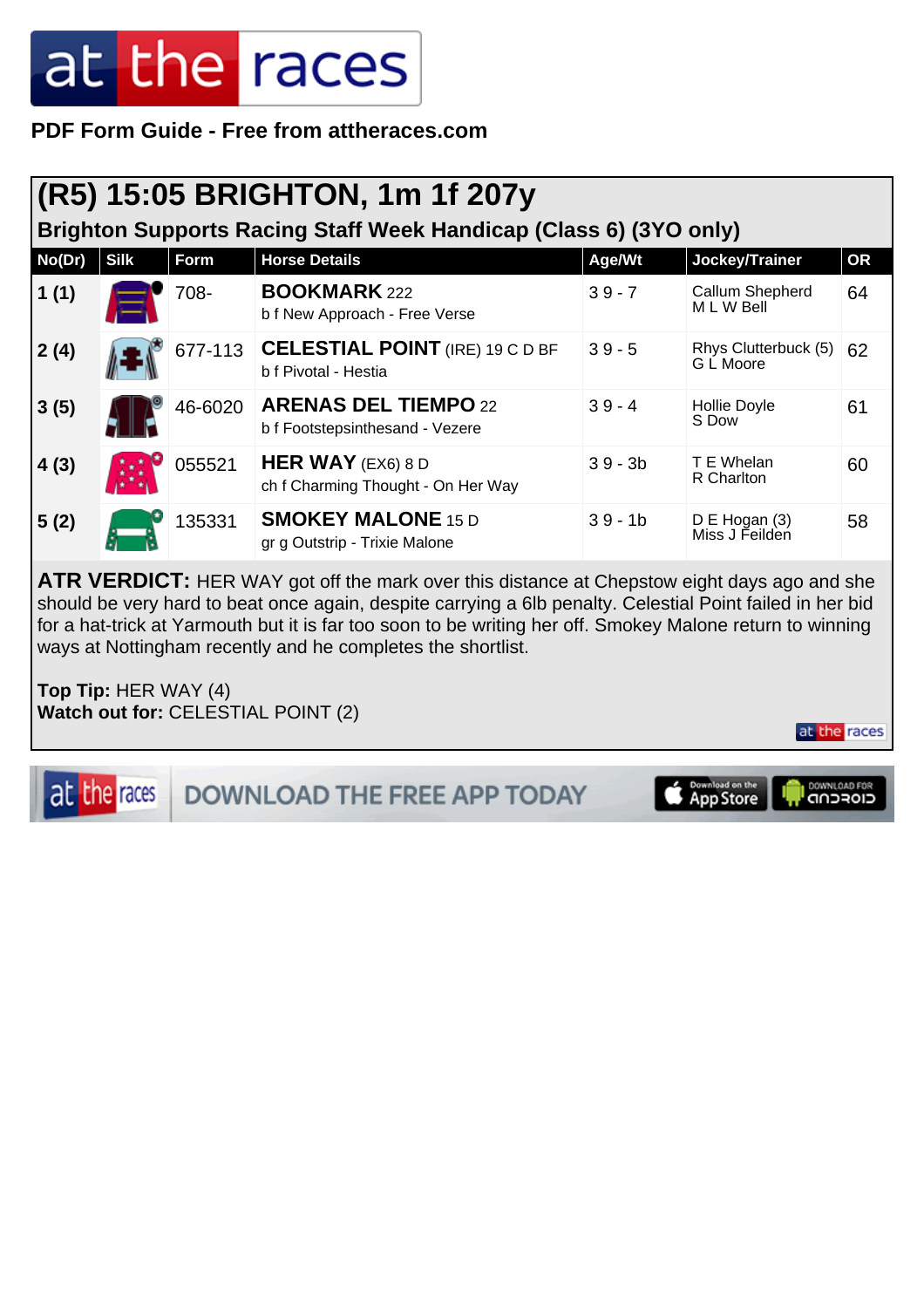**PDF Form Guide - Free from attheraces.com**

#### **(R3) 15:20 HAMILTON, 6f 6y**

**Hampton By Hilton Hamilton Park Novice Stakes (Class 5) (3YO plus)**

| No(Dr) | <b>Silk</b> | Form  | <b>Horse Details</b>                                           | Age/Wt   | Jockey/Trainer              | <b>OR</b> |
|--------|-------------|-------|----------------------------------------------------------------|----------|-----------------------------|-----------|
| 1(1)   |             | 01    | <b>DULLA BHATTI 26 CD</b><br>b g Iffraaj - Brave Times         | $39 - 9$ | P Mulrennan<br>M Dods       |           |
| 2(2)   | ≋           | 66    | <b>MAZASTEP 49</b><br>ch f Mazameer - Groomsport               | $49 - 4$ | Jamie Gormley<br>J S Goldie |           |
| 3(5)   |             | 32220 | <b>GENERAL SAGO (IRE) 17</b><br>b g Fascinating Rock - Why Now | $39 - 2$ | D Tudhope<br>D O'Meara      | 75        |
| 4(4)   |             | $4-$  | HIS PRIDE 246<br>b g The Last Lion - Anadolu                   | $39 - 2$ | P Hanagan<br>R A Fahey      |           |
| 5(3)   |             | 04    | <b>PRINCE OF PEARLS 43</b><br>b g Kingman - Martha Watson      | $39 - 2$ | T Eaves<br>K A Ryan         |           |

**ATR VERDICT:** DULLA BHATTI improved significantly from his debut when winning with plenty in hand over C&D and despite having to shoulder a 7lb penalty, he looks to have the most potential in this field. General Sago had shown a consistent level of form before finding things too tough in a highly competitive handicap at York and should figure more prominently in these calmer waters. Prince Of Pearls took a notable step forward when fourth at Carlisle and may do better again now dropping in trip.

**Top Tip:** DULLA BHATTI (1) **Watch out for:** GENERAL SAGO (3)

at the races

**DOWNLOAD THE FREE APP TODAY** 

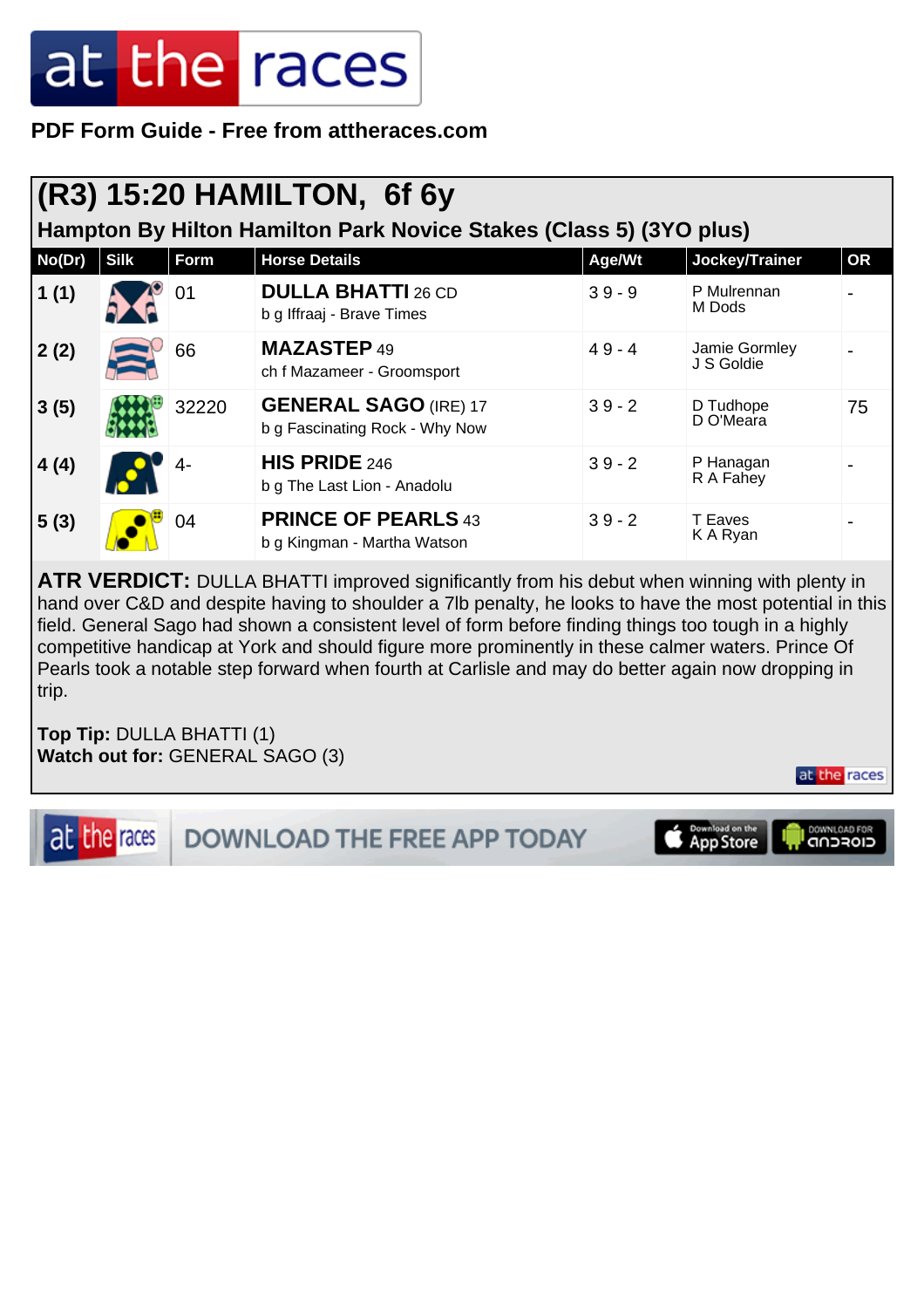**PDF Form Guide - Free from attheraces.com**

|        | (R6) 15:35 BRIGHTON, 6f 210y                                            |          |                                                                            |             |                                                  |           |  |  |  |
|--------|-------------------------------------------------------------------------|----------|----------------------------------------------------------------------------|-------------|--------------------------------------------------|-----------|--|--|--|
|        | Watch Free Race Replays On Attheraces.com Handicap (Class 6) (3YO only) |          |                                                                            |             |                                                  |           |  |  |  |
| No(Dr) | <b>Silk</b>                                                             | Form     | <b>Horse Details</b>                                                       | Age/Wt      | Jockey/Trainer                                   | <b>OR</b> |  |  |  |
| 1(8)   |                                                                         | 37-5142  | <b>GRANARY QUEEN (IRE) 14 CD BF</b><br>ch f Dragon Pulse - Multi Grain     | $39 - 10p1$ | <b>Charles Bishop</b><br>Eve Johnson<br>Houghton | 67        |  |  |  |
| 2(2)   |                                                                         | 26-8515  | <b>RUN FORREST RUN (IRE) 23 CD BF</b><br>b g Bobby's Kitten - Minute Limit | $39 - 10$   | T E Whelan<br>George Baker                       | 67        |  |  |  |
| 3(5)   |                                                                         | 5344-79  | <b>SAUNTON</b> (IRE) 54<br>b g Footstepsinthesand - Camellia Japonica      | $39 - 7$    | <b>Thore Hammer</b><br>Hansen (3)<br>R Hannon    | 64        |  |  |  |
| 4(4)   |                                                                         | 625963   | <b>EMJAYTWENTYTHREE 21</b><br>b c Adaay - Cards                            | $39 - 6$    | S M Levey<br>R Hannon                            | 63        |  |  |  |
| 5(10)  |                                                                         | 40-624   | <b>CHLOHOLTEEN 18</b><br>gr f Clodovil - Shemissa                          | $39 - 6$    | Rhys Clutterbuck (5)<br>George Baker             | 63        |  |  |  |
| 6(9)   |                                                                         | 06-0872  | <b>COVERT MISSION (FR) 11 BF</b><br>b c Lope De Vega - Beach Belle         | $39 - 5p$   | Cieren Fallon<br>James Ferguson                  | 62        |  |  |  |
| 7(1)   |                                                                         | 5768     | <b>LUNAR GOLD 8</b><br>b f Havana Gold - Moonlight Rhapsody                | $39 - 2b1$  | George Buckell (3)<br><b>B</b> J Meehan          | 59        |  |  |  |
| 8(11)  |                                                                         | $0 - 06$ | <b>STARRY BEE</b> (IRE) 22<br>ch f Anjaal - Jeed                           | $38 - 6$    | S Hitchcott<br>G L Moore                         | 49        |  |  |  |
| 9(3)   |                                                                         | 0798     | <b>BAY BERET</b> (IRE) 12<br>b f Helmet - Penny Lane Forever               | $38 - 5p1$  | David Egan<br>J S Moore                          | 48        |  |  |  |
| 10(7)  |                                                                         | 440-870  | <b>BANNERGIRL (IRE) 16</b><br>ch f Starspangledbanner - Scarlet Belle      | $38 - 2$    | Joey Haynes<br>Mark Gillard                      | 45        |  |  |  |
| 11(6)  |                                                                         | 070-54   | <b>PAYMASTER 17</b><br>ch c Hot Streak - High 'n Dry                       | $38 - 2$    | Hollie Doyle<br>A W Carroll                      | 45        |  |  |  |

**ATR VERDICT:** EMJAYTWENTYTHREE caught the eye when third at Salisbury, meeting trouble in running but finishing off his race in taking style. That effort suggested this return to 7f will be in his favour and the Richard Hannon-trained colt looks capable of breaking his maiden. Run Forrest Run, a C&D winner on his penultimate start, ran a solid race in a higher grade at Goodwood and is feared, while Granary Queen went close over C&D on her latest run and should get involved in first-time cheekpieces.

**Top Tip:** EMJAYTWENTYTHREE (4) **Watch out for:** RUN FORREST RUN (2)





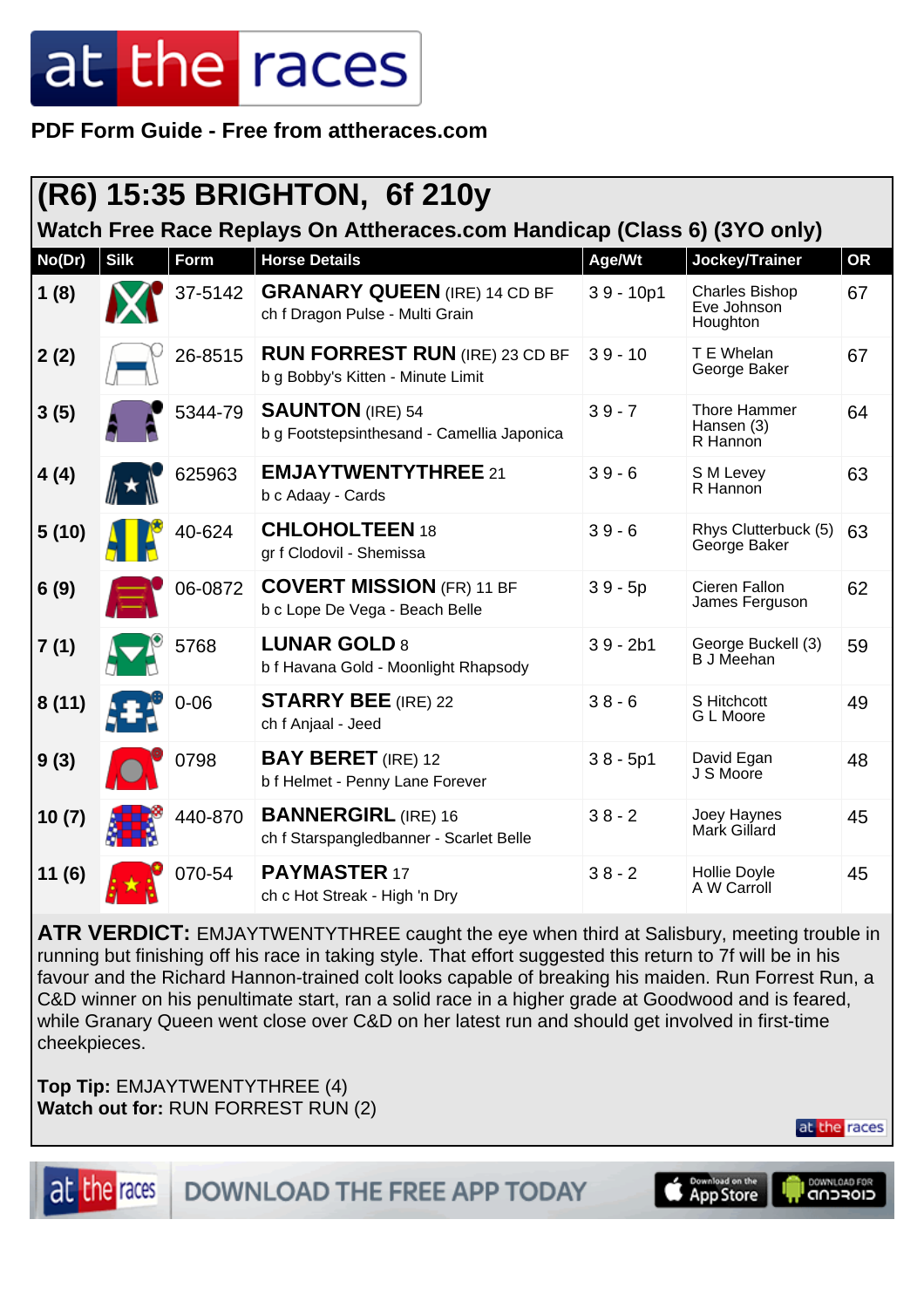**PDF Form Guide - Free from attheraces.com**

|                                                                     | (R4) 15:50 HAMILTON, 1m 68y |             |                                                                     |            |                              |           |  |  |  |
|---------------------------------------------------------------------|-----------------------------|-------------|---------------------------------------------------------------------|------------|------------------------------|-----------|--|--|--|
| Stay At Hampton By Hilton Almada Mile Handicap (Class 2) (3YO plus) |                             |             |                                                                     |            |                              |           |  |  |  |
| No(Dr)                                                              | <b>Silk</b>                 | <b>Form</b> | <b>Horse Details</b>                                                | Age/Wt     | Jockey/Trainer               | <b>OR</b> |  |  |  |
| 1(2)                                                                |                             | 11-901P     | <b>STUNNING BEAUTY (IRE) 13 D</b><br>ch f Shamardal - Short Skirt   | $410 - 0$  | P Cosgrave<br>S bin Suroor   | 96        |  |  |  |
| 2(5)                                                                |                             | 0-36020     | <b>HORTZADAR 13 D</b><br>b g Sepoy - Clouds Of Magellan             | $610 - 0$  | D Tudhope<br>D O'Meara       | 96        |  |  |  |
| 3(3)                                                                |                             | 145321      | <b>CHICHESTER</b> (EX5) 6 D<br>b g Dansili - Havant                 | 49 - 8tp   | G Lee<br>K Dalgleish         | 90        |  |  |  |
| 4(4)                                                                |                             | 0-01152     | POET'S DAWN 19 D<br>ch g Poet's Voice - Dudley Queen                | $69 - 4$   | J P Sullivan<br>T D Easterby | 86        |  |  |  |
| 5(7)                                                                |                             | 891626      | FRED <sub>6</sub><br>ch g Frankel - Deirdre                         | $49 - 3$   | P J McDonald<br>M Johnston   | 85        |  |  |  |
| 6(1)                                                                |                             | 132052      | <b>AMAYSMONT 35 D</b><br>b g Mayson - Montjen                       | $49 - 3$   | P Hanagan<br>R A Fahey       | 85        |  |  |  |
| 7(9)                                                                |                             | 321529      | <b>HOWZER BLACK (IRE) 6 CD</b><br>br g Requinto - Mattinata         | $59 - 3h$  | S A Gray<br>K Dalgleish      | 85        |  |  |  |
| 8(6)                                                                |                             | 32-4361     | <b>JUMP THE GUN (IRE) 13 CD</b><br>b g Make Believe - Sound Of Guns | $49 - 1$   | A Mullen<br>I Jardine        | 83        |  |  |  |
| 9(10)                                                               |                             | 889-024     | <b>JUST HISS 7 D</b><br>b g Lawman - Feather Boa                    | $88 - 13p$ | D Fentiman<br>T D Easterby   | 81        |  |  |  |
| 10(8)                                                               |                             | 21-1203     | <b>HEADINGLEY</b> (IRE) 16 D<br>b c Dawn Approach - Gold Bubbles    | $38 - 7b1$ | F Norton<br>M Johnston       | 85        |  |  |  |

**ATR VERDICT:** HORTZADAR has posted a number of good efforts in competitive handicaps this year and he would have gone a good deal closer in the Hunt Cup granted some luck in running. He passed the post first on his only run at this track last year (subsequently disqualified after his rider weighed in light) and looks to have good prospects of racking up his seventh career win. Chichester took the Carlisle Bell in first-time cheekpieces and should go well again under a 5lb penalty, while Jump The Gun produced a career-best effort when winning over C&D and shouldn't be out of place in this higher grade.

**Top Tip:** HORTZADAR (2) **Watch out for:** CHICHESTER (3)



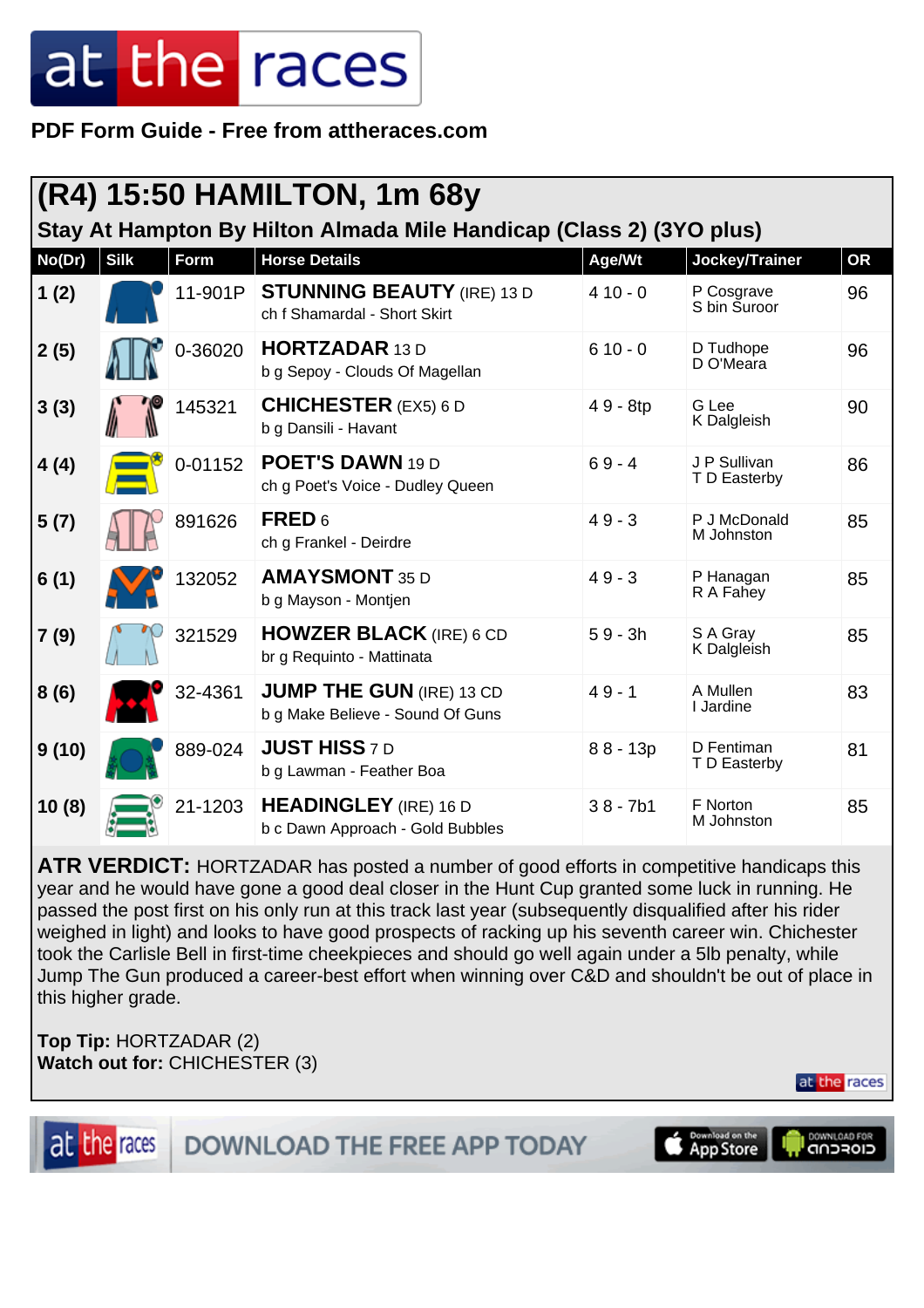**PDF Form Guide - Free from attheraces.com**

|        | (R5) 16:20 HAMILTON, 1m 4f 15y                    |         |                                                                          |            |                                     |           |  |  |  |  |
|--------|---------------------------------------------------|---------|--------------------------------------------------------------------------|------------|-------------------------------------|-----------|--|--|--|--|
|        | Hamilton-park.co.uk Handicap (Class 4) (3YO plus) |         |                                                                          |            |                                     |           |  |  |  |  |
| No(Dr) | <b>Silk</b>                                       | Form    | <b>Horse Details</b>                                                     | Age/Wt     | Jockey/Trainer                      | <b>OR</b> |  |  |  |  |
| 1(5)   |                                                   | 110-630 | <b>EAGLE COURT (IRE) 29</b><br>b g Free Eagle - Classic Remark           | $410 - 7$  | D Tudhope<br>D O'Meara              | 86        |  |  |  |  |
| 2(4)   |                                                   | 9-51031 | <b>MUKHAYYAM 13 D</b><br>b g Dark Angel - Caster Sugar                   | $99 - 10p$ | J P Sullivan<br>T D Easterby        | 75        |  |  |  |  |
| 3(2)   |                                                   | 154-762 | <b>ROSEABAD</b> (IRE) 18<br>b f Awtaad - Dayrose                         | $39 - 8$   | <b>Connor Beasley</b><br>M Johnston | 87        |  |  |  |  |
| 4(3)   |                                                   | 11-2183 | <b>ANNANDALE</b> (IRE) 24<br>ch c Australia - Fountain Of Honour         | $39 - 4$   | F Norton<br>M Johnston              | 83        |  |  |  |  |
| 5(6)   |                                                   | 459-611 | <b>EURO IMPLOSION (IRE) 20 C D</b><br>b g Battle Of Marengo - Mikes Baby | $59 - 1$   | G Lee<br>K Dalgleish                | 66        |  |  |  |  |
| 6(1)   |                                                   | 400-863 | <b>VENUSTA (IRE) 20</b><br>b m Medicean - Grevillea                      | $59 - 1$   | Paula Muir (3)<br>W G Harrison      | 66        |  |  |  |  |

**ATR VERDICT:** It may be best to focus on a couple of Mark Johnston-trained three-year-olds in the shape of ANNANDALE and Roseabad, with slight preference for the former. The son of Australia finished behind the promising Dhushan when third at Musselburgh last time and will find this opposition less demanding. Roseabad bounced back when second at Goodwood and should make a bold bid once again, while Eagle Court drops in grade and will be suited by a strong pace.

at the races

**Top Tip:** ANNANDALE (4) **Watch out for:** ROSEABAD (3)

at the races Download on the DOWNLOAD FOR **DOWNLOAD THE FREE APP TODAY**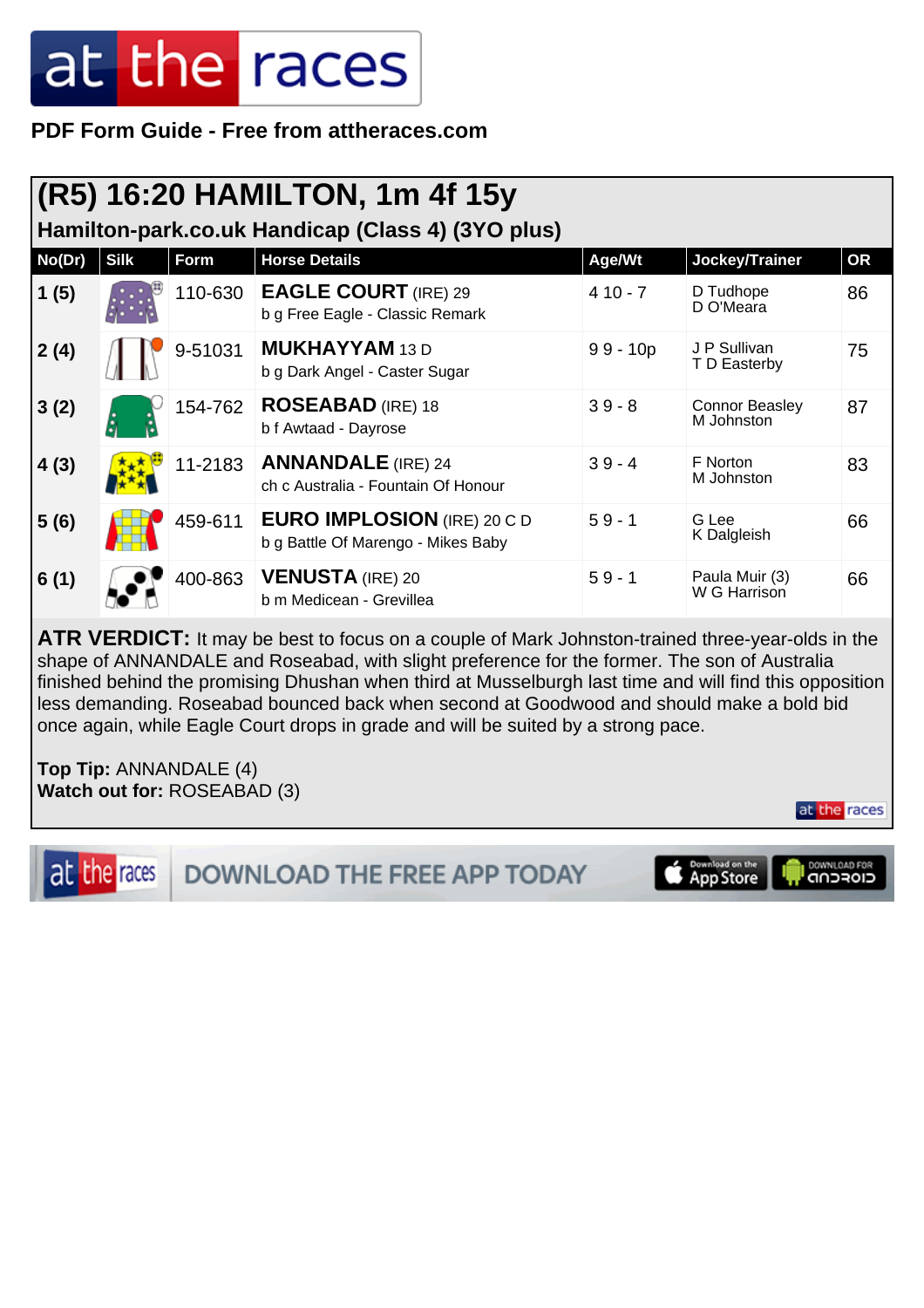**PDF Form Guide - Free from attheraces.com**

| (R6) 16:50 HAMILTON, 6f 6y                                   |             |         |                                                                   |           |                                     |           |  |  |  |
|--------------------------------------------------------------|-------------|---------|-------------------------------------------------------------------|-----------|-------------------------------------|-----------|--|--|--|
| cleanstay At Hampton By Hilton Handicap (Class 4) (3YO plus) |             |         |                                                                   |           |                                     |           |  |  |  |
| No(Dr)                                                       | <b>Silk</b> | Form    | <b>Horse Details</b>                                              | Age/Wt    | Jockey/Trainer                      | <b>OR</b> |  |  |  |
| 1(2)                                                         |             | 641705  | <b>GUNMETAL</b> (IRE) 27 D<br>gr g Clodovil - March Star          | $810 - 0$ | <b>Connor Beasley</b><br>T D Barron | 79        |  |  |  |
| 2(1)                                                         |             | 9-58292 | <b>CALL ME GINGER 20 D</b><br>ch g Orientor - Primo Heights       | $59 - 12$ | P Mulrennan<br>J S Goldie           | 77        |  |  |  |
| 3(7)                                                         |             | 40-0038 | <b>DARK DEFENDER 32 CD</b><br>b g Pastoral Pursuits - Oh So Saucy | $89 - 8b$ | S H James<br>Harvey Bastiman        | 73        |  |  |  |
| 4(6)                                                         |             | 4-25742 | <b>AFANDEM</b> (IRE) 32 D<br>b g Vale Of York - Al Mahmeyah       | $79 - 6p$ | D Fentiman<br>T D Easterby          | 71        |  |  |  |
| 5(3)                                                         |             | 216-554 | <b>COTTAM LANE 17</b><br>b g Twilight Son - Alsium                | $39 - 6$  | T Eaves<br>K A Ryan                 | 78        |  |  |  |
| 6(4)                                                         |             | 411734  | <b>ROYAL ADVICE (IRE) 7 D</b><br>ch g Anjaal - Tamara Love        | $39 - 4$  | S A Gray<br>K Dalgleish             | 76        |  |  |  |
| 7(5)                                                         |             | 23-5532 | <b>LADY CELIA</b> 26 C D<br>b f Mayson - Fairy Shoes              | $49 - 2$  | Connor Murtagh (3)<br>R A Fahey     | 67        |  |  |  |

**ATR VERDICT:** COTTAM LANE promised plenty early on in his juvenile campaign and despite not yet living up to expectations, his latest fourth at York (when stepping up in trip) suggested his winning turn may not be far away. He travelled strongly on that occasion and is taken to pick up his second career victory in a less competitive field. Call Me Ginger ran well when second over C&D last time and is respected, with Afandem looking next best.

**Top Tip:** COTTAM LANE (5) **Watch out for:** CALL ME GINGER (2)

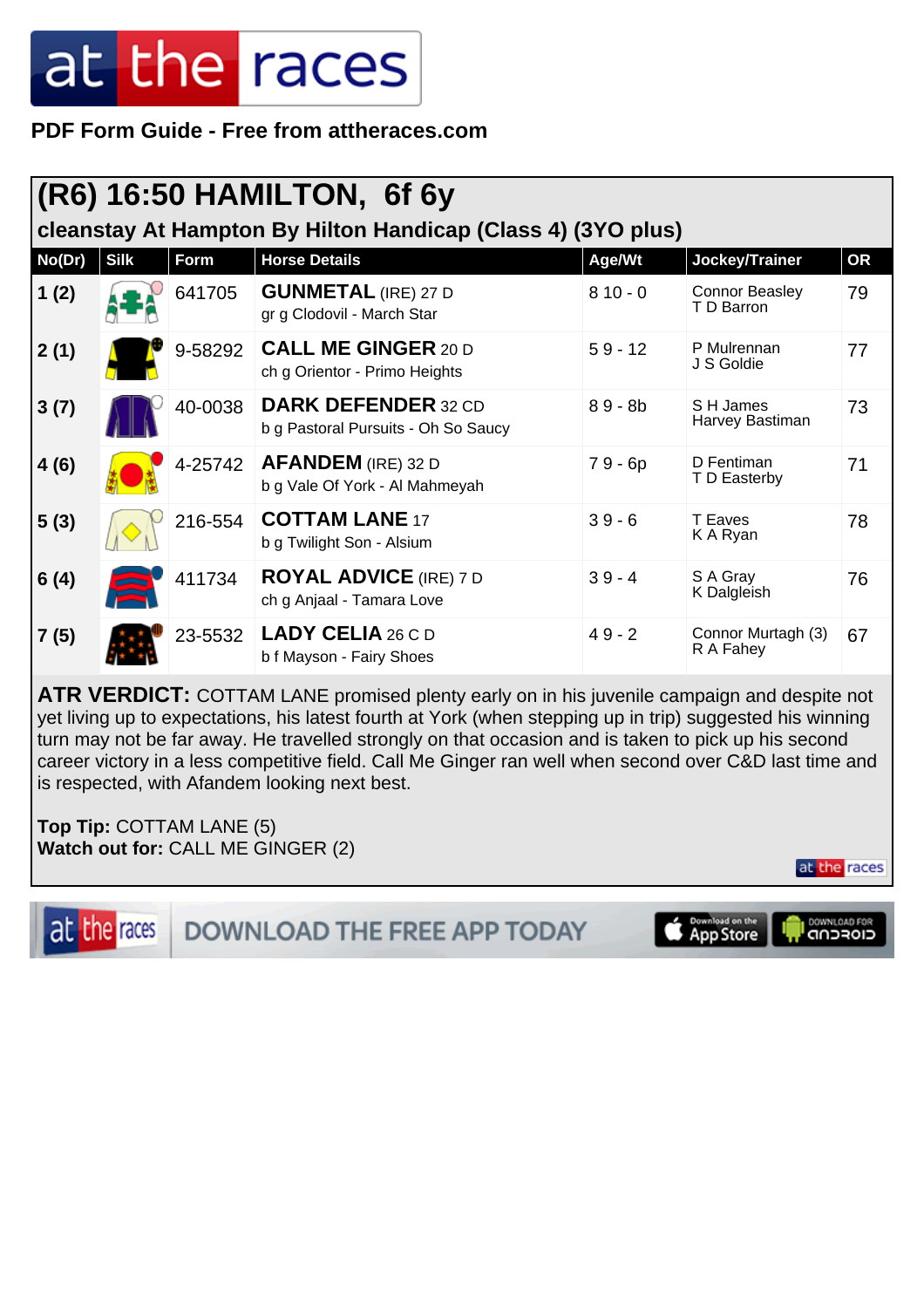**PDF Form Guide - Free from attheraces.com**

|            |                                                                        |             | (R7) 17:20 HAMILTON, 5f 7y                                                         |              |                                             |           |  |
|------------|------------------------------------------------------------------------|-------------|------------------------------------------------------------------------------------|--------------|---------------------------------------------|-----------|--|
| No(Dr)     | <b>Silk</b>                                                            | <b>Form</b> | Every Race Live On Racing Tv Handicap (Class 6) (3YO plus)<br><b>Horse Details</b> | Age/Wt       | Jockey/Trainer                              | <b>OR</b> |  |
| 1(3)       |                                                                        | 641142      | <b>HARD SOLUTION</b> 5 CD BF<br>ch g Showcasing - Copy-Cat                         | $59 - 9v$    | S B Kirrane (5)<br>D O'Meara                | 57        |  |
| 2(10)      |                                                                        | 426212      | <b>STRONSAY</b> (IRE) 5 C<br>b g Gale Force Ten - Perfect Blossom                  | $59 - 7p$    | D Tudhope<br>Liam Bailey                    | 55        |  |
| 3(5)       |                                                                        | 726753      | <b>ALSVINDER 20 CD</b><br>b h Footstepsinthesand - Notting Hill                    | $89 - 6v$    | Billy Garritty (3)<br>P A Kirby             | 54        |  |
| 4(12)      |                                                                        | 871419      | <b>SHARRABANG 15 D BF</b><br>b g Coach House - Dulally                             | $59 - 6$     | Joanna Mason (3)<br>Mrs Barclay             | 54        |  |
| 5(2)       |                                                                        | 17-2575     | <b>INDIAN PURSUIT</b> (IRE) 17 D<br>b g Compton Place - Church Melody              | $89 - 5v$    | Ben Robinson<br>J J Quinn                   | 53        |  |
| 6(8)       |                                                                        | 270-204     | <b>TWELVE DIAMONDS (IRE) 11</b><br>ch f Raven's Pass - Wardat Dubai                | $49 - 3$     | T Eaves<br>M Herrington                     | 51        |  |
| 7(1)       |                                                                        | 075831      | <b>ROSE BANDIT</b> (IRE) (EX5) 5 CD<br>b f Requinto - Poppy's Rose                 | 49 - 2p      | A Mullen<br>I Jardine                       | 50        |  |
| 8(7)       |                                                                        | 756124      | <b>LORD OF THE GLEN 5D</b><br>b g Orientor - Glenlini                              | $69 - 1b$    | Harry Russell (5)<br>J S Goldie             | 49        |  |
| 9(4)       |                                                                        | 9-83043     | <b>NAUGHTY ANA (IRE) 10</b><br>b f Anodin - Boldarra                               | $39 - 0b$    | Cam Hardie<br>T D Easterby                  | 54        |  |
| 10<br>(13) |                                                                        | 060-007     | <b>CHARLEMAINE</b> (IRE) 20 D<br>b g War Command - Newyearresolution               | $49 - 0$     | <b>Harrison Shaw</b><br><b>B M R Haslam</b> | 48        |  |
| 11<br>(11) |                                                                        | 27-8070     | <b>DANDY'S MAX</b> (IRE) 22<br>b g Dandy Man - Fonnie                              | $38 - 13b1$  | Jonny Peate (7)<br>Mrs Barclay              | 53        |  |
| 12(9)      |                                                                        | 975779      | <b>ANGEL EYES 14</b><br>b m Piccolo - Miacarla                                     | $68 - 12p$   | <b>DOUBTFUL</b><br>John Riches              | 46        |  |
| 13(6)      |                                                                        | 0-63946     | <b>CORTON LASS 20</b><br>gr m Showcasing - Elbow Beach                             | $68 - 12$    | <b>DOUBTFUL</b><br>K Dalgleish              | 46        |  |
| 14<br>(14) |                                                                        | 379069      | <b>DE LATOUR 5</b><br>b g Epaulette - Zerka                                        | $58 - 12$ ht | Rhona Pindar (7)<br>Liam Bailey             | 46        |  |
|            | Long Handicap: Angel Eyes 8 - 11, Corton Lass 8 - 11, De Latour 8 - 11 |             |                                                                                    |              |                                             |           |  |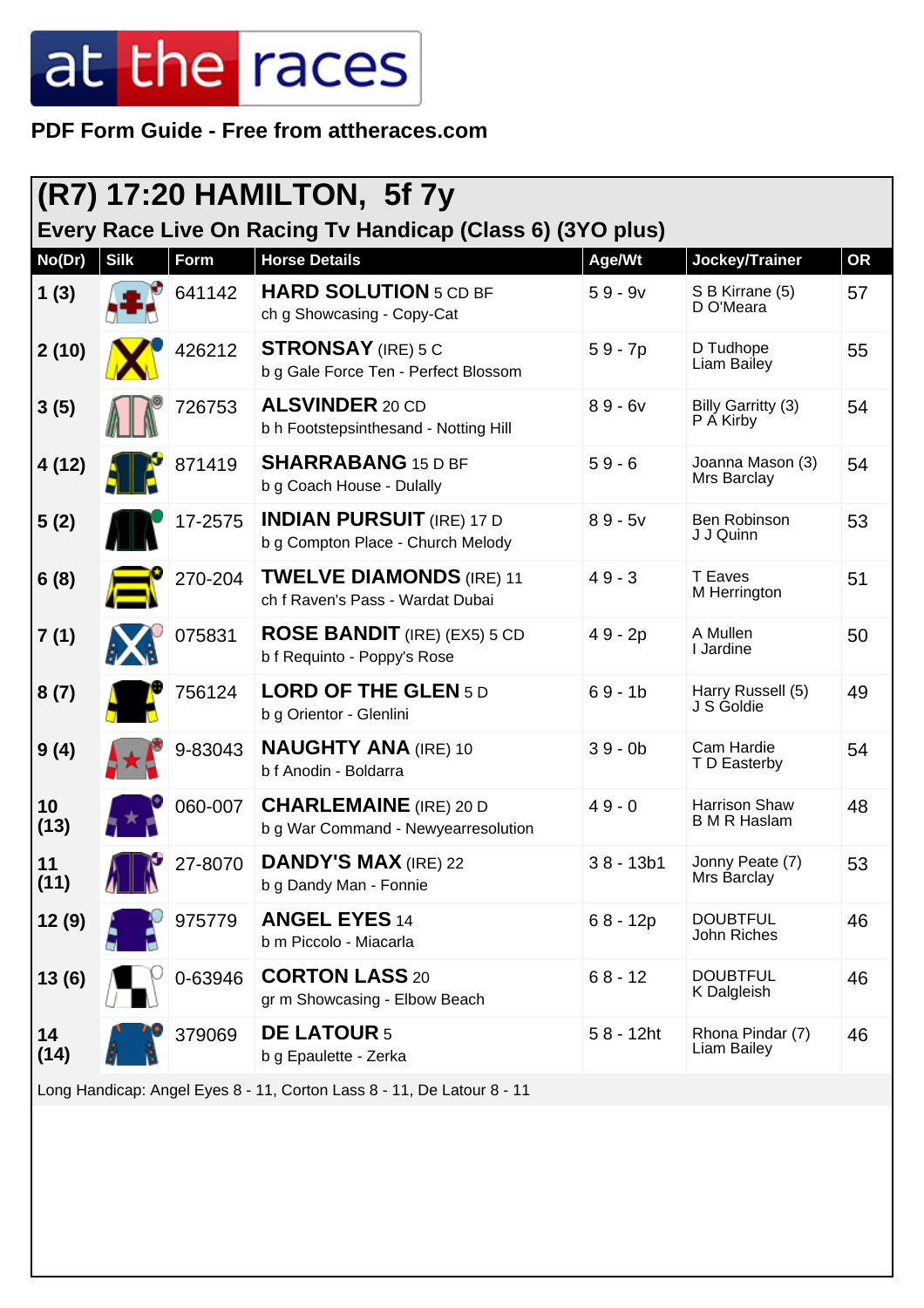**PDF Form Guide - Free from attheraces.com**

|        |                                                                      |          | (R1) 17:50 CHEPSTOW, 7f 16y                                           |             |                                                 |           |  |  |
|--------|----------------------------------------------------------------------|----------|-----------------------------------------------------------------------|-------------|-------------------------------------------------|-----------|--|--|
|        | Floyds Turfcare And Weedcare Solutions Handicap (Class 5) (3YO plus) |          |                                                                       |             |                                                 |           |  |  |
| No(Dr) | <b>Silk</b>                                                          | Form     | <b>Horse Details</b>                                                  | Age/Wt      | Jockey/Trainer                                  | <b>OR</b> |  |  |
| 1(8)   |                                                                      | 880-447  | <b>HANDYTALK</b> (IRE) 17<br>b g Lilbourne Lad - Dancing With Stars   | $810 - 0v$  | Oisin Murphy<br><b>B R Millman</b>              | 70        |  |  |
| 2(12)  |                                                                      | 250438-  | <b>STAR OF VALOUR (IRE) 220</b><br>b g Invincible Spirit - Birthstone | $69 - 1111$ | <b>Tom Marquand</b><br>C L Tizzard              | 67        |  |  |
| 3(3)   |                                                                      | 43045-8  | <b>WILFY</b> 27 D<br>br g Kyllachy - Close To The Edge                | $49 - 10b$  | L P Keniry<br>S Kirk                            | 66        |  |  |
| 4 (11) |                                                                      | 17774-6  | <b>CHICA BELLA (IRE) 28 C</b><br>gr f Gutaifan - Maracuja             | $39 - 3$    | Rossa Ryan<br>David Loughnane                   | 68        |  |  |
| 5(10)  |                                                                      | 0619-87  | <b>GRANDSTAND</b> (IRE) 101 D<br>b g Kodiac - Lady Shanghai           | $58 - 10v$  | Tyler Heard (5)<br>R J Price                    | 52        |  |  |
| 6(4)   |                                                                      | 283756   | <b>MUSAYTIR</b> (IRE) 42<br>gr g Showcasing - Top of The Art          | $38 - 9p1$  | L Morris<br><b>Grace Harris</b>                 | 60        |  |  |
| 7(2)   |                                                                      | 558/263- | <b>ZEST OF ZAMBIA (USA) 324</b><br>b m Lemon Drop Kid - Lusaka        | $58 - 9$    | <b>Charlie Bennett</b><br>C Mason               | 51        |  |  |
| 8(1)   |                                                                      | 784638   | <b>AIR OF YORK</b> (IRE) 15 CD<br>b g Vale Of York - State Secret     | $98 - 9p$   | Saffie Osborne (5)<br><b>Grace Harris</b>       | 51        |  |  |
| 9(7)   |                                                                      | 090-797  | <b>JAGANORY</b> (IRE) 18 C<br>b g Dylan Thomas - Jacquelin Jag        | $98 - 9b1$  | Gina Mangan (7)<br>Mrs N S Evans                | 51        |  |  |
| 10(6)  |                                                                      | 7-67903  | <b>HAVANA SUNSET 18</b><br>b g Havana Gold - Sunset Kitty             | $58 - 9p$   | Callum Hutchinson<br>(7)<br><b>Grace Harris</b> | 51        |  |  |
| 11(9)  |                                                                      | 537636   | <b>ROCK WARBLER (IRE) 14 D</b><br>ch g Raven's Pass - Rare Tern       | 88 - 9es    | Faye McManoman<br>(3)<br>M Mullineaux           | 51        |  |  |
| 12(5)  |                                                                      | 30669-4  | <b>DISEY'S EDGE 18</b><br>b m Harbour Watch - Edge Of Light           | $58 - 9p$   | William Cox (3)<br>C Mason                      | 51        |  |  |

Long Handicap: Zest Of Zambia 8 - 8, Air Of York 8 - 4, Jaganory 8 - 3, Havana Sunset 8 - 3, Rock Warbler 8 - 3, Disey's Edge 8 - 3

**ATR VERDICT:** HAVANA SUNSET bounced back to form when finishing third over a mile here earlier in the month and that form gives him a big chance in a race of this nature. Zest Of Zambia has been off the track for a long time but her most recent form suggests that she could go well. Others to note are Handytalk and Air Of York.

**Top Tip:** HAVANA SUNSET (10) **Watch out for:** ZEST OF ZAMBIA (7)

at the races

at the races **DOWNLOAD THE FREE APP TODAY**